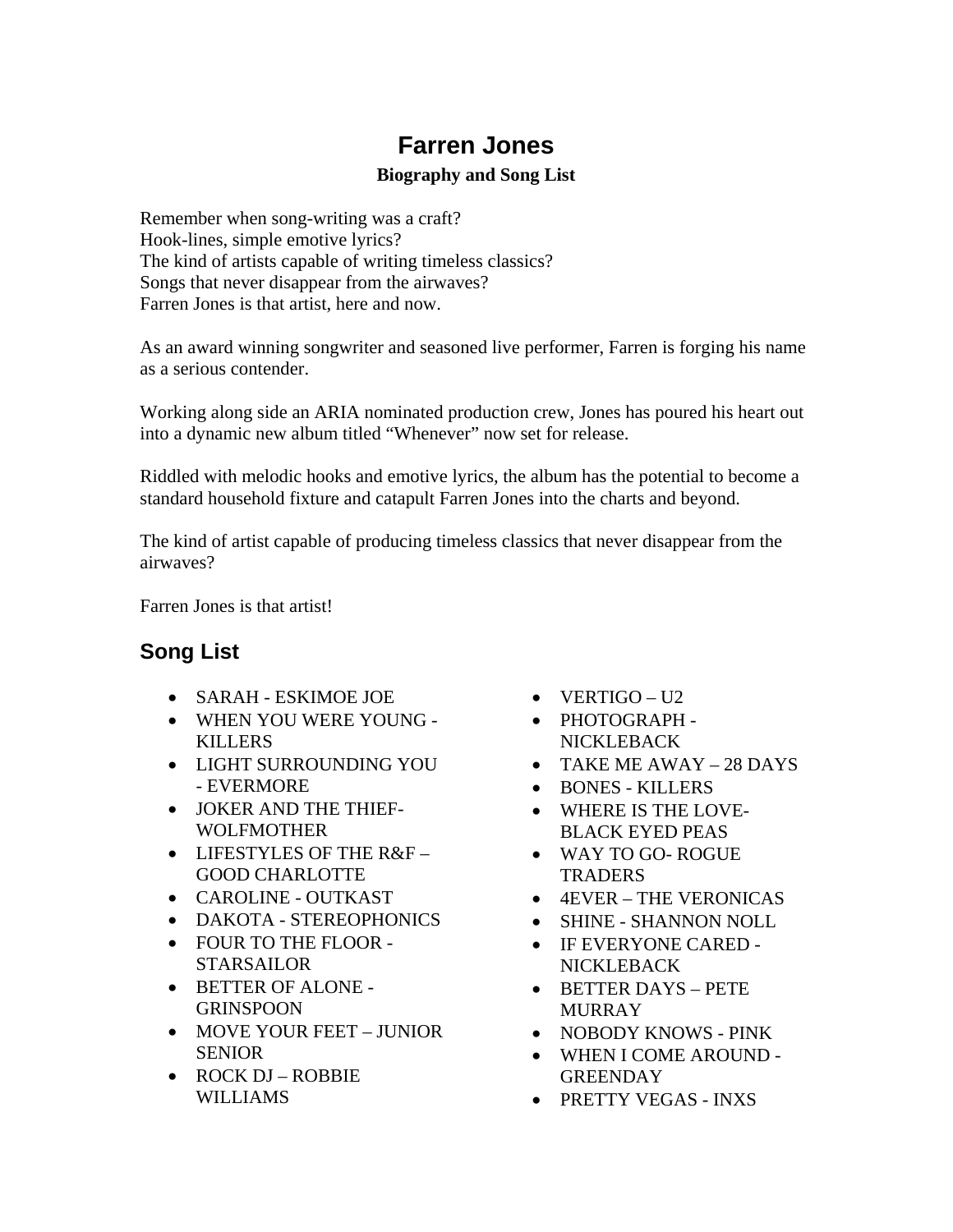- IN THE SHADOWS RASMUS
- YOUR BEAUTIFUL JAMES BLUNT
- BLISTER IN THE SUN THE VIOLENT FEMMES
- SONG#2 BLUR
- HAVE A NICE DAY BONJOVI
- ALL STAR SMASH MOUTH
- SEMICHARMED LIFE THIRD EYE BLIND
- SMELLS LIKE TEENSPIRIT -PEARL JAM
- I' LL BE THRE FOR YOU THE REMBRANTS
- SANTAMONICA EVERCLEAR
- ALL OVER YOU LIVE
- SHIMMER SHAUN **MULLINS**
- SELF ESTEEM OFF SPRING
- COME OUT AND PLAY OFF SPRING
- FLY AWAY LENNY KRAVITZ
- FLAGPOLE SITTER HARVEY DANGER
- SHIMMER FUEL
- BETTER MAN PEARL JAM
- WAY LOVES SUPPOSED TO BE - SELWYN
- LEARN TO FLY FOOFIGHTERS
- ALL THE SMALL THINGS BLINK 182
- MY HAPPINESS POWDWER FINGER
- EVEN FLOW ALIVE PEARL JAM
- MR. JONES COUNTING CROWS
- $\bullet$  3 A.M MATCHBOX 20
- DAMMIT BLINK 182
- PRISONER OF SOCIETY THE LIVING END
- PUSH MATCHBOX 20
- THE DOLPHINS CRY LIVE
- IRIS THE GOO GOO DOLLS
- SELLING THE DRAMA LIVE
- WALKING ON THE SUN SMASH MOUTH
- REAL WORLD MATCHBOX 20
- DAUGHTER PEARL JAM
- HOW YOU REMIND ME NICKLEBACK
- LEARN TO FLY FOOFIGHTERS
- SMOOTH CRIMINAL ALIEN ANT FARM
- YELLOW COLD PLAY
- CELEBRITY SKIN HOLE
- ARMS WIDE OPEN CREED
- OTHERSIDE THE RED HOT CHILLI PEPPERS
- BETTERMAN ROBBIE WILLIAMS
- IMPRESSION THAT I GET THE MIGHTY BOSS TONES
- TAINTED LOVE THE LIVING END
- THE DAY YOU COME POWDWER FINGER
- SHE'S SO HIGH TEL BACHMAN
- GET A JOB OFF SPRING
- MALIBU HOLE
- LONGVIEW GREENDAY
- HITCHIN' A RIDE **GREENDAY**
- CALIFORNICATION THE RED HOT CHILLI PEPPERS
- THE ROOF IS ON FIRE BLOOD HOUND GANG
- BETTER SCREAMING JETS
- THE WAY FASTBALL
- ENTER SANDMAN METALICA
- EASY FAITH NO MORE
- FREAK SILVER CHAIR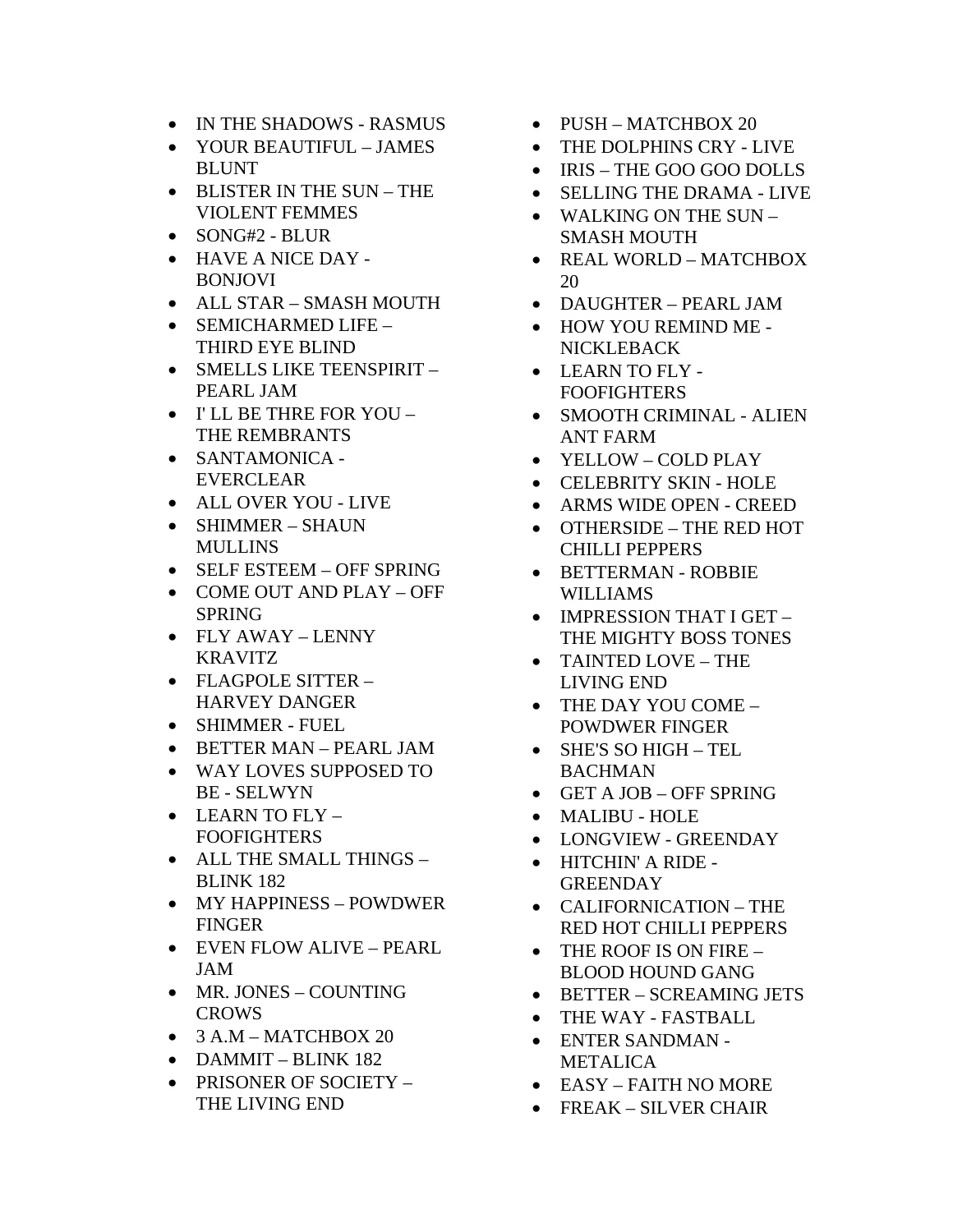- COME AS YOU ARE NIRVANA
- I ALONE LIVE
- APOLOGIES NIRVANA
- LAST KISS PEARL JAM
- BAD BAD THING CHRIS ISSAK
- GLYCERINE BUSH
- I DON'T WANT TO LEFT POWDER FINGER
- CREEP RADIO HEAD
- SHAZAM SPIDERBAIT
- MYSTERIOUS WAYS U2
- GIVE IT AWAY NOW THE RED HOT CHILLI PEPPERS
- THESE DAYS BREAK OUT POWDER FINGER
- MONKEY WRENCH **FOOFIGHTERS**
- RUMBLE YOU AM I
- ARE YA GONNA GO LENNY KRAVITZ
- MORE THAN YOU ARE GRINSPOON
- THE GROUCH GREENDAY
- NICE GUYS GREENDAY
- LONGDAY GREENDAY
- LET HER CRY HOOTIE AND THE BLOWFISH
- $\bullet$  ONE U2
- JESSIE'S GIRL RICK SPRINGFIELD
- THE EYE OF THE TIGER SUVIVOR
- 500 MILES THE PROCLAIMERS
- RUN TO PARADISE THE CHOIR BOYS
- REBEL YELL BILLY IDOL
- BEDS ARE BURNING MIDNIGHT OIL
- HOLY GRAIL HUNTERS AND COLLECTORS
- THE KIDS IN AMERICA KIM WILDE
- VIDEO KILLED RADIO THE BUGGLES
- DO YOU C WHAT I SEE HUNTERS AND **COLLECTORS**
- LIVING ON A PRAYER BONJOVI
- SWEET CHILD OF MINE GUNS AND ROSES
- SUMMER OF 69 BRYAN ADAMS
- LA DA DI DA THE **SWINGERS**
- BOY'S LIGHT UP AUSTRALIAN CRAWL
- HURTS SO GOOD JOHN COUGAR
- DOWN UNDER MEN AT WORK
- WIPE OUT THE HOODOO GURUS
- WHAT I LIKE ABOUT YOU THE ROMANTICS
- TO HER DOOR PAUL **KELLY**
- I RAN FLOCK OF SEA GULLS
- WALKING ON SUNSHINE KATRINA AND THE WAVES
- CENTERFOLD THE J.GEILS BAND
- I WAS MADE FOR LOVING YOU - KISS
- TURNING JAPANESE THE **VAPOURS**
- CHECKERED LOVE KIM WILDE
- JACK AND DIANNE JOHN COUGAR
- WHAT'S MY SCENE THE HOODOO GURUS
- I SEE RED SPLIT ENZ
- ECHOE BEACH MARTHA AND THE MUFFINS
- KHE SAN COLD CHISEL